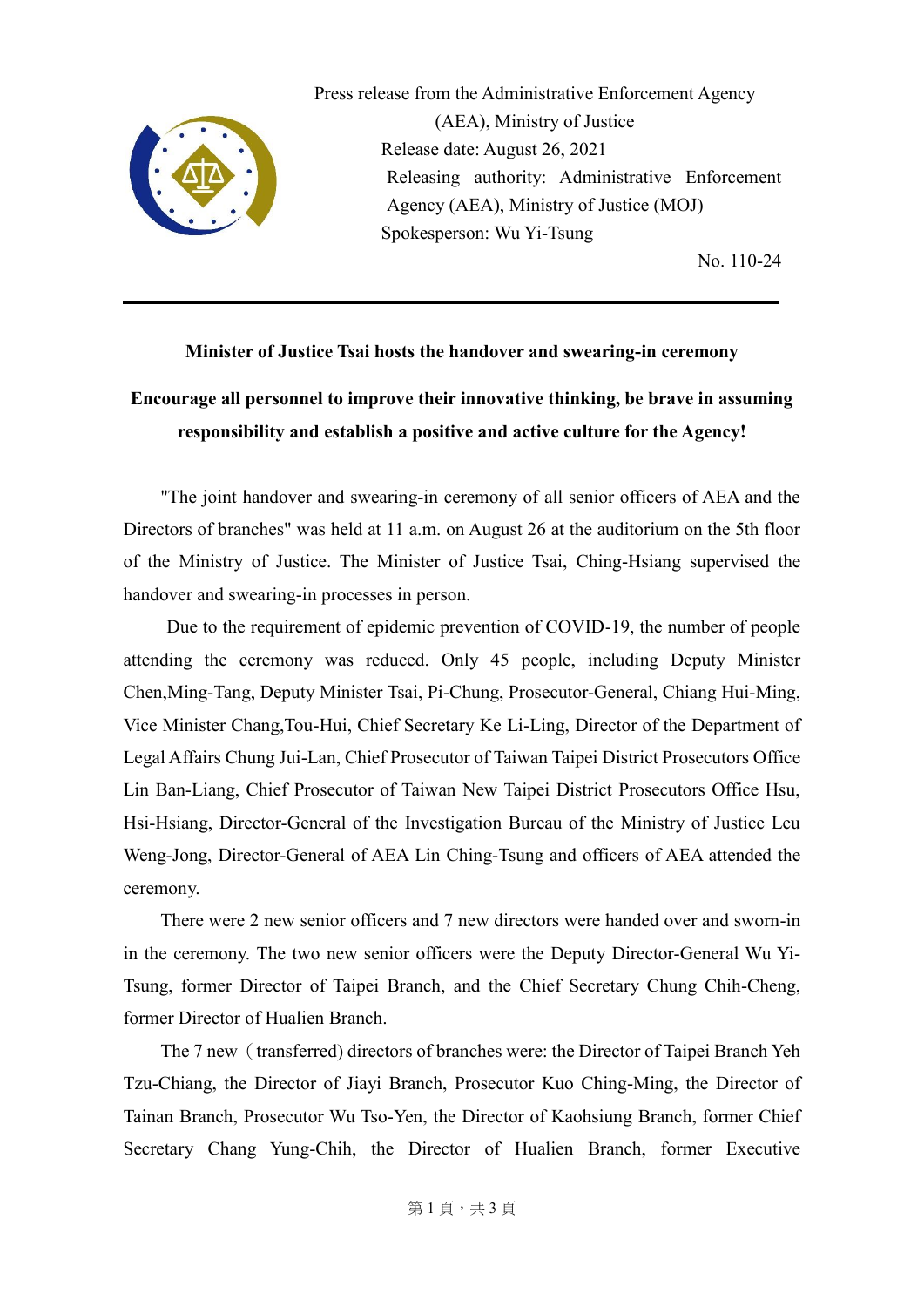Enforcement officer Wang Chin-Feng and the Director of Yilan Branch, Prosecutor Chou Huai Lien.

 Minister of Justice Tsai said that the performance of the former officers were outstanding and especially thanked the former Deputy Director-General Chen Ying-Chin during for his services during his 9-year tenure. With his lead, all officers of AEA continued to implement various businesses actively and completed the tasks assigned, and made a huge contribution to the Agency without seeking for further office tenure. The character he showed to the public was admirable. Minister of Justice Tsai also encouraged the new officers, and said that they had a long way to go and were expected to contribute their best. They shall also be brave in communicating with the public to reduce unnecessary misunderstandings.

Minister of Justice Tsai also affirmed that AEA was a team with high-quality and creative services. Since its establishment, AEA has already enforced a total amount exceeding NTD 600,000,000,000. In the past two years, the measures implemented against the cases of violating the epidemic prevention regulations were also praised by the public. This was thanks to the directors' and officers' hard work and commitments on implementing government policies. They also reacted quickly on the penalty cases of African Swine Sever and successfully deterred more violations. Minister of Justice Tsai also gave praise to the many innovative measures of the branches, including allowing paying the overdue payments in the convenience stores, the joint auction on the "first" "Tuesday" of every month, starting at "3" p.m.," 123 auction days, Clairvoyance System for Foreclosure and the close cooperation with the prosecutors on handling auction businesses to enhance the effectiveness of the prosecution system and enforcement system.

Director Lin also gave compliments to the outstanding performance of the former officers during their tenures, and hoped that the new appointed and transferred officers can use their experience and wisdom to continue their vocations and create a better performance with all officers through the actions such as immediate and rapid enforcement of the cases violating epidemic prevention regulations, enhancement of the horizontal cooperation between different agencies and giving priority to the case of the obligor who owes a huge amount of taxes.

 The personnel change of AEA has created promotion opportunities for the administrative execution officers. At the ceremony, Minister of Justice Tsai also stated that there were 6 enforcement officers with excellent performances have been promoted as